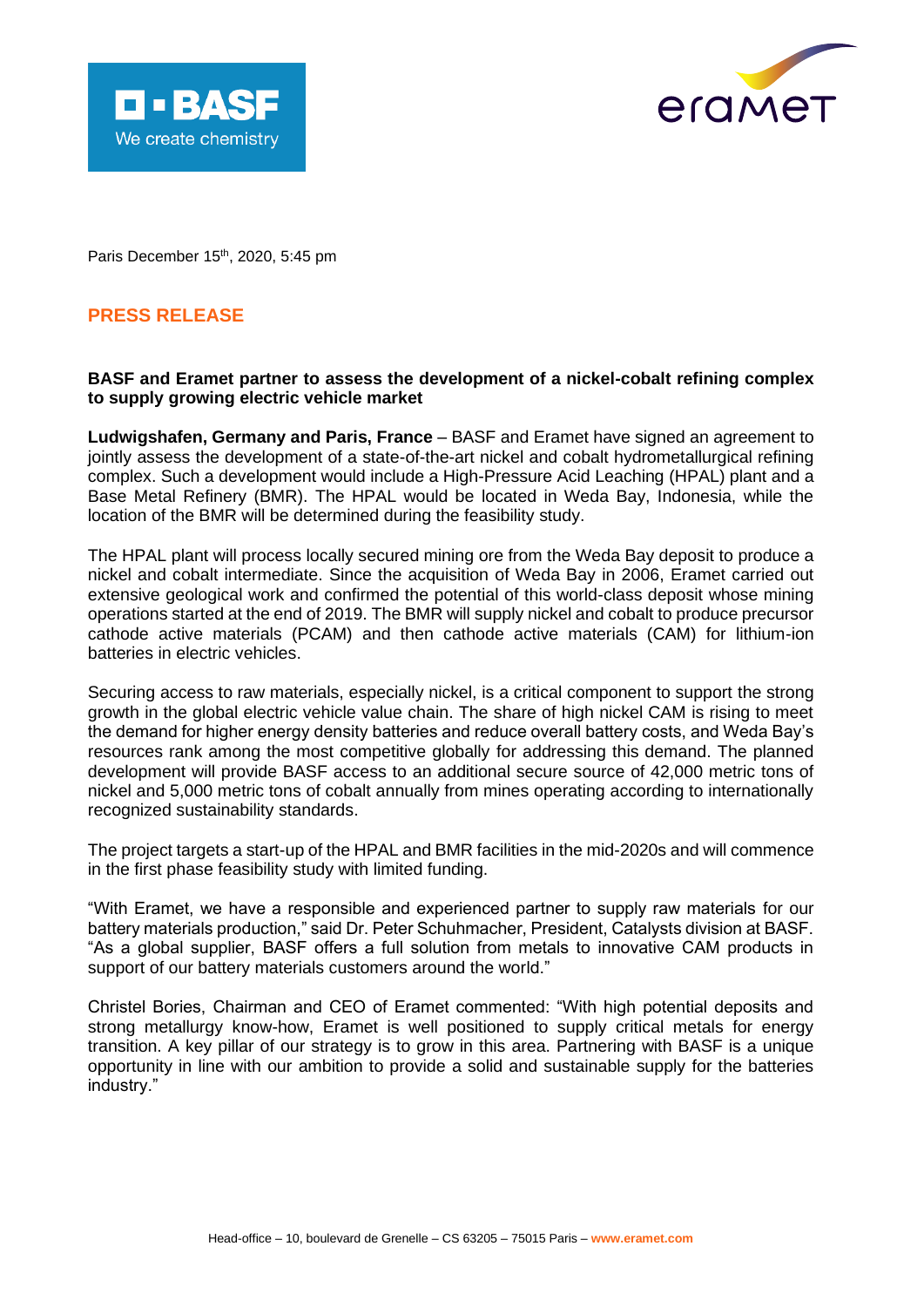# **Calendar**

16/02/2021: Publication of 2020 full-year results 26/04/2021: Publication of 2021 first-quarter sales

#### **ABOUT BASF'S CATALYSTS DIVISION**

BASF's Catalysts division is the world's leading supplier of environmental and process catalysts. The group offers exceptional expertise in the development of technologies that protect the air we breathe, produce the fuels that power our world, and ensure efficient production of a wide variety of chemicals, plastics and other products, including advanced battery materials. By leveraging our industry-leading R&D platforms, passion for innovation and deep knowledge of precious and base metals, BASF's Catalysts division develops unique, proprietary solutions that drive customer success. Further information on BASF's Catalysts division is available on the Internet at [www.catalysts.basf.com.](http://www.catalysts.basf.com/)

## **ABOUT BASF**

At BASF, we create chemistry for a sustainable future. We combine economic success with environmental protection and social responsibility. More than 117,000 employees in the BASF Group work on contributing to the success of our customers in nearly all sectors and almost every country in the world. Our portfolio is organized into six segments: Chemicals, Materials, Industrial Solutions, Surface Technologies, Nutrition & Care and Agricultural Solutions. BASF generated sales of €59 billion in 2019. BASF shares are traded on the stock exchange in Frankfurt (BAS) and as American Depositary Receipts (BASFY) in the U.S. Further information at [www.basf.com.](http://www.basf.com/)

#### **ABOUT ERAMET**

Eramet, a global mining and metallurgical group, is a key player in the extraction and valorisation of metals (manganese, nickel, mineral sands) and the elaboration and transformation of alloys with a high added value (high-speed steels, high-performance steels, superalloys, aluminium and titanium alloys). The Group supports the energy transition by developing activities with high growth potential. These include lithium extraction and refining, and recycling. Eramet positions itself as the privileged partner of its customers in sectors that include carbon and stainless steel, aerospace, pigments, energy, and new battery generations. Building on its operating excellence, the quality of its investments and the expertise of its employees, the Group leverages an industrial, managerial and societal model that is virtuous and value-accretive. As a contributive corporate citizen, Eramet strives for a sustainable and responsible industry. Eramet employs around 13,000 people in 20 countries with sales of approximately €4 billion in 2019. For further information, go to [www.eramet.com](http://www.eramet.com/)